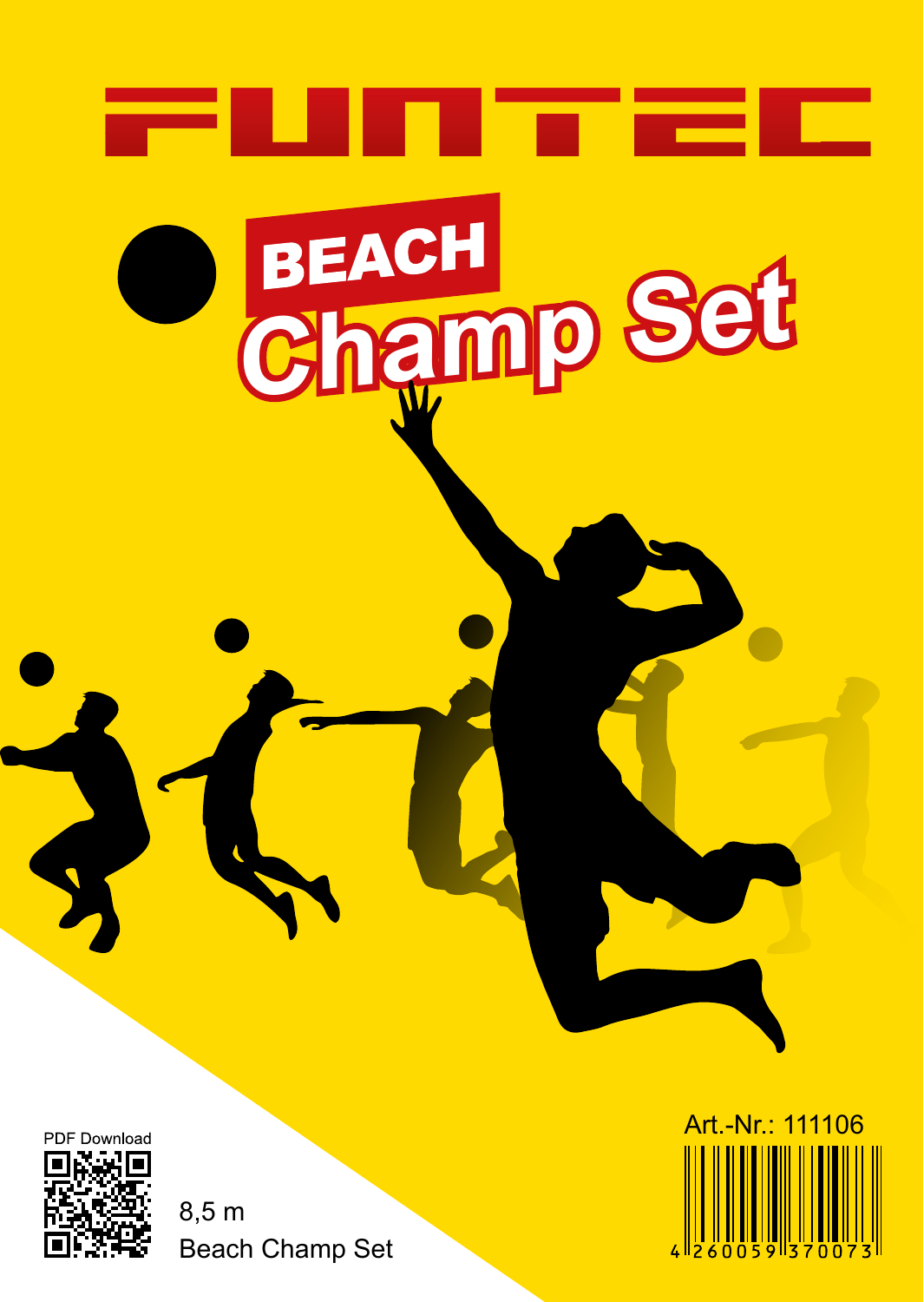

### **FUNTEC Sports GmbH**

Löhestr. 25 DE - 53773 Hennef

Tel: +49 (0) 2242 3231 E-Mail: service@funtec.de www.funtec.de

## aufbauanleitung



Beide Netzpfosten setzen sich aus je drei Rohren zusammen. Das Rohr mit dem FUNTEC-Schriftzug ist das Mittelteil. Das untere Rohr hat ein zusätzliches Adapterstück, das entfernt werden kann um die Netzhöhe zu verringern.

Setze nun die gelben Spanngurte zusammen. Achte darauf, dass sich die Schlaufen am Ende der Gurte und nicht am Klemmschloss befinden. Auf diese Weise erhältst du vier Spanngurte. Streife die kleinen Schlaufen über die Erdnägel.

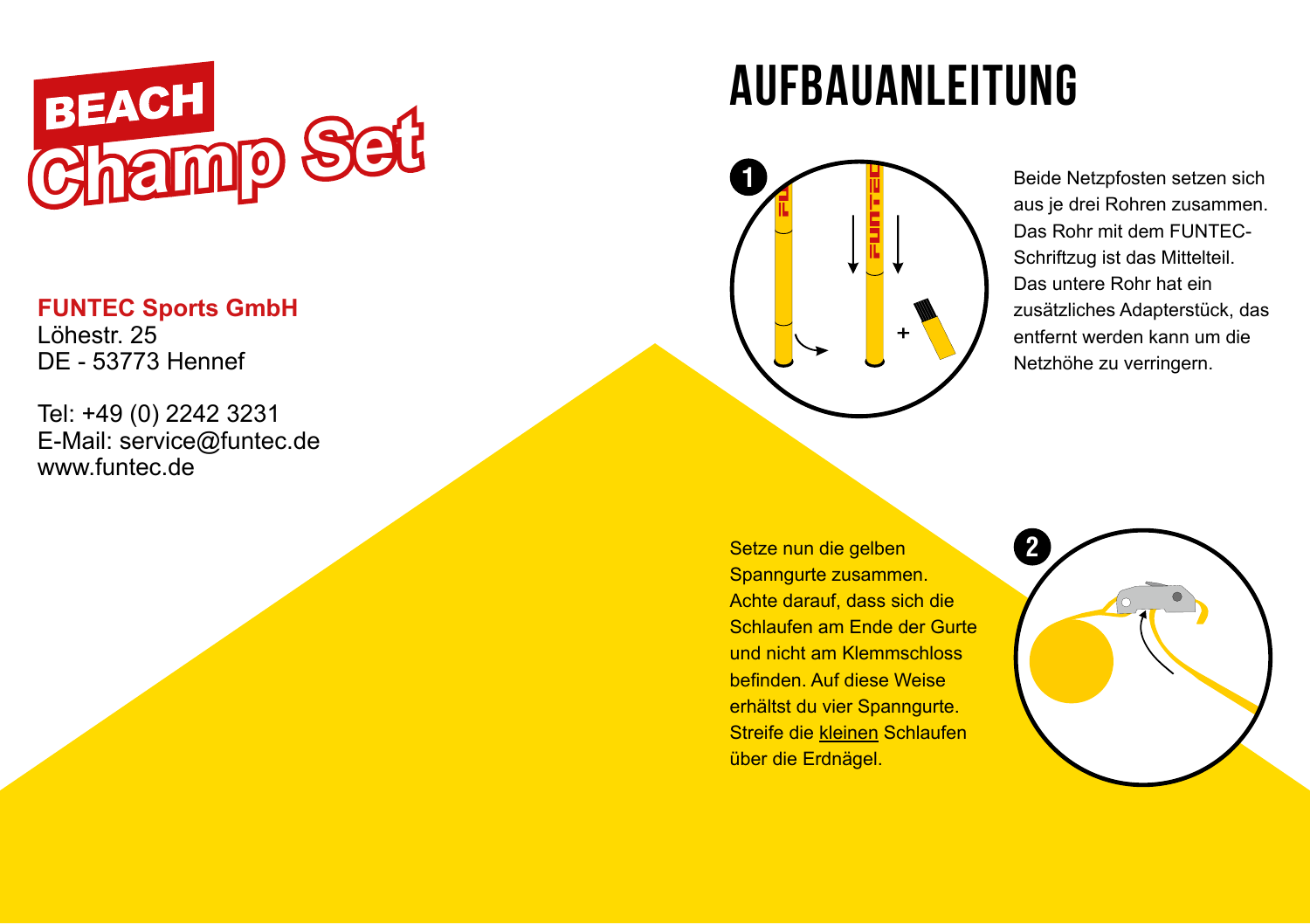

werden folgendermaßen festgelegt: Entfalte dazu vollständig das Netz **1** . Die Enden bzw. die Schlaufen des oberen Spannseils markieren die Positionen der Netzpfosten **2** . Von hier aus werden die Erdnägel jeweils in einem 45°-Winkel in einer Entfernung von ca. 3 m platziert **3** . Tipp: Orientiere dich an Abbildung 8 (letzter Schritt).



Hänge die großen Schlaufen der Spanngurte und die Schlaufen des Netz-Spannseils an der Spitze der Netzpfosten ein und stelle diese zum Netz hin schräg auf.

Insgesamt erhältst du so vier Verankerungspunkte für die Erdnägel. Diese werden am besten mit einem Gummihammer schräg (vom Pfosten weg) in den Sand geschlagen. Achte darauf, dass du vorher die kleinen Schlaufen der Spanngurte um die Erdnägelköpfe gelegt hast!



Automatische Netzzentrierung: Streife die kleine Schlaufe der schwarzen Bungees über das obere Netzpfostenende. Das schwarze Kunststoffröhrchen verbindest du dann mit der roten Leine oben am Netz. Die schwarzen Gummileinen zentrieren das Netz automatisch zwischen den Pfosten.

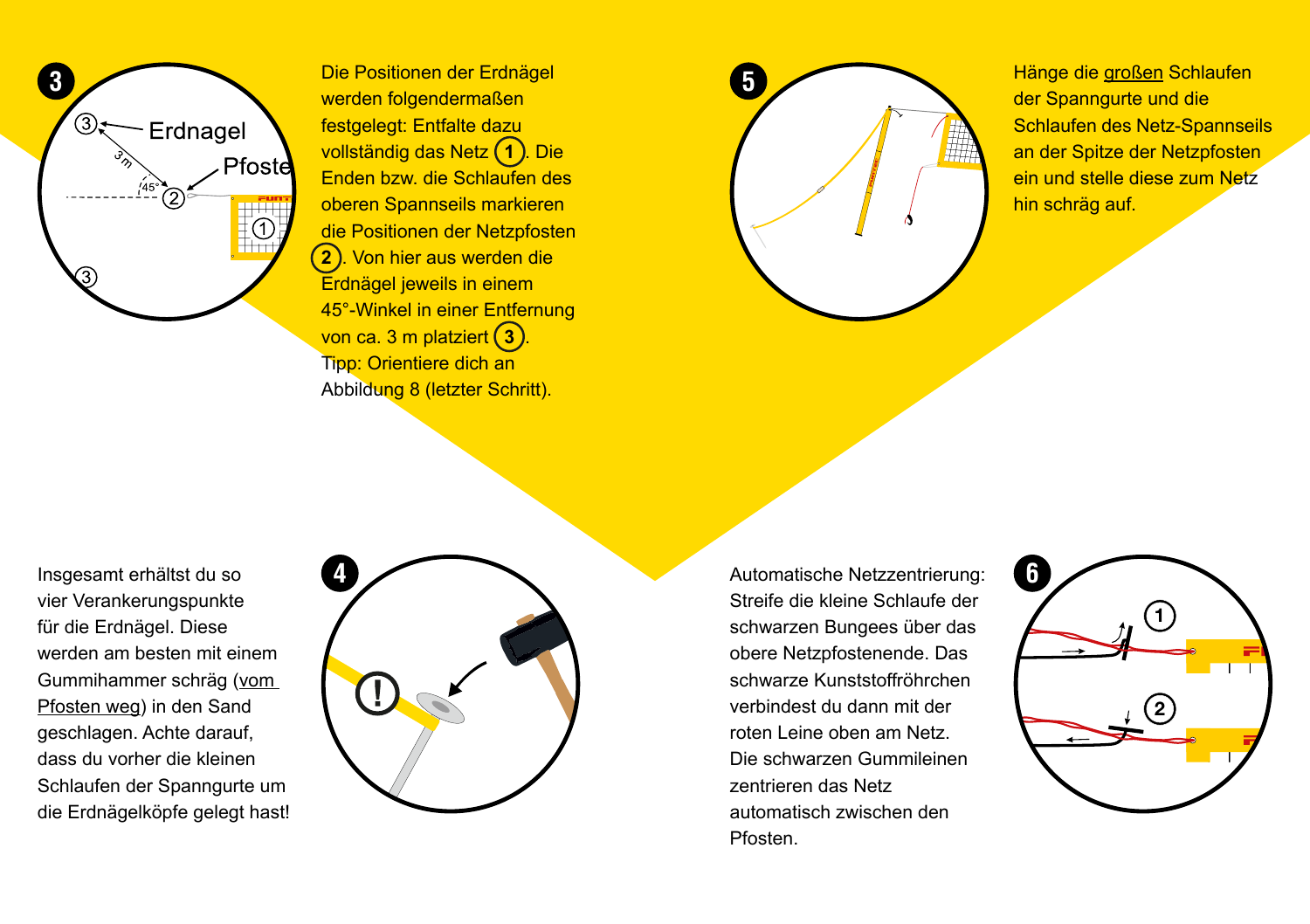

Spanne alle vier Spanngurte gleichmäßig ab und stelle die Netzpfosten dabei senkrecht. Die schwarzen Haken werden in die Metallschnallen der Spanngurte eingehängt. Die gewünschte Netzspannung und genaue Netzhöhe stellst du über die unteren roten Spannleinen ein.

### Tipps

- Bevor du dein Set wieder verpackst, befreie insbesondere die Pfosten und Steckverbindungen vom Sand.
- Stecke die Erdnägel zur Aufbewahrung am besten in die Rohre. Dann können sie in der Tasche nicht herausfallen.

## empfehlungen

Als Spielfeldmarkierung empfehlen wir dir die Beach Basic Courtline aus 50 mm breitem schwarzem Gurtband.

Die optimale Netzposition erreichst du durch Nachjustieren der Spanngurte und der unteren Spannleinen. Das Netz sollte genau in der Flucht der Netzpfosten hängen.



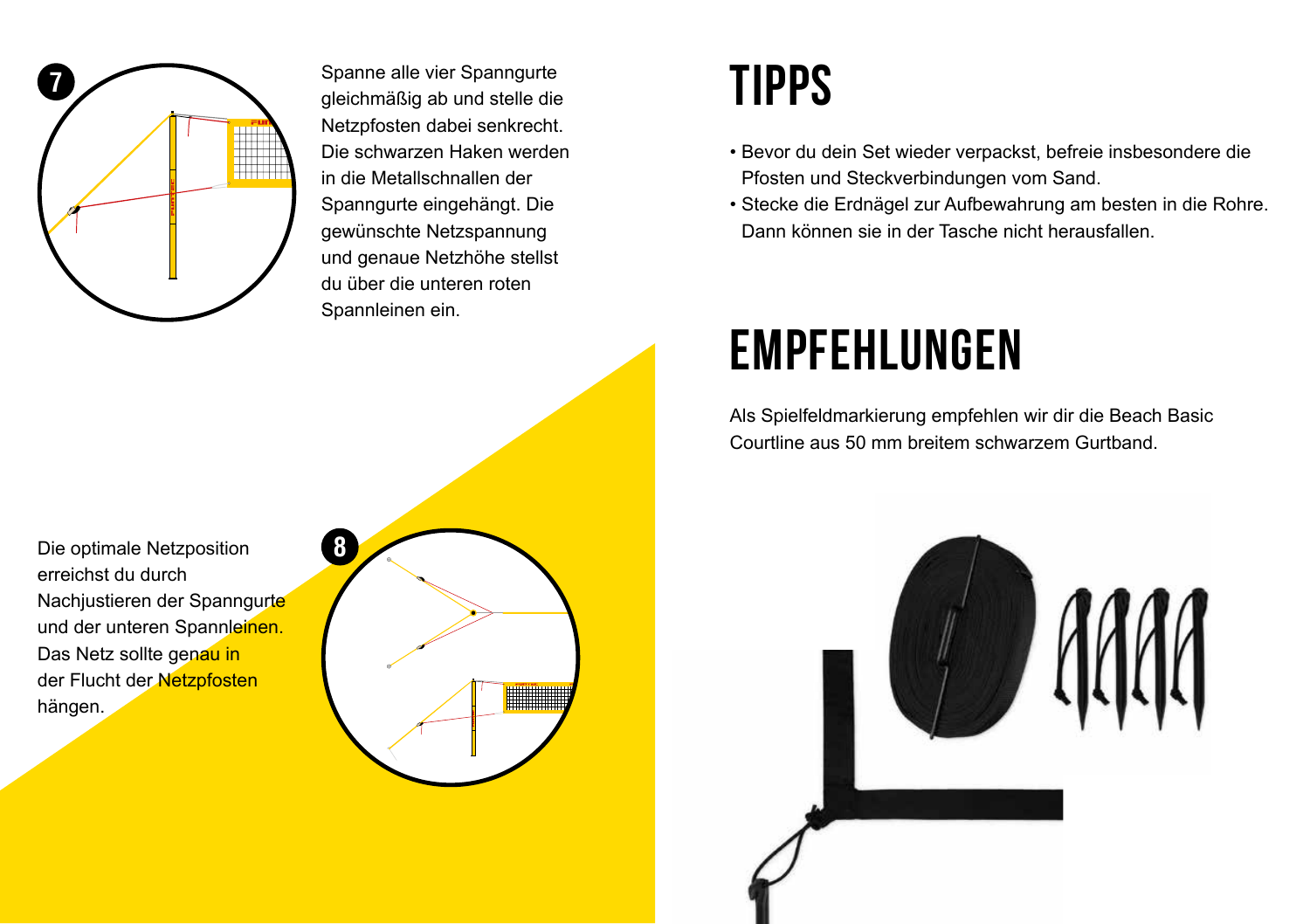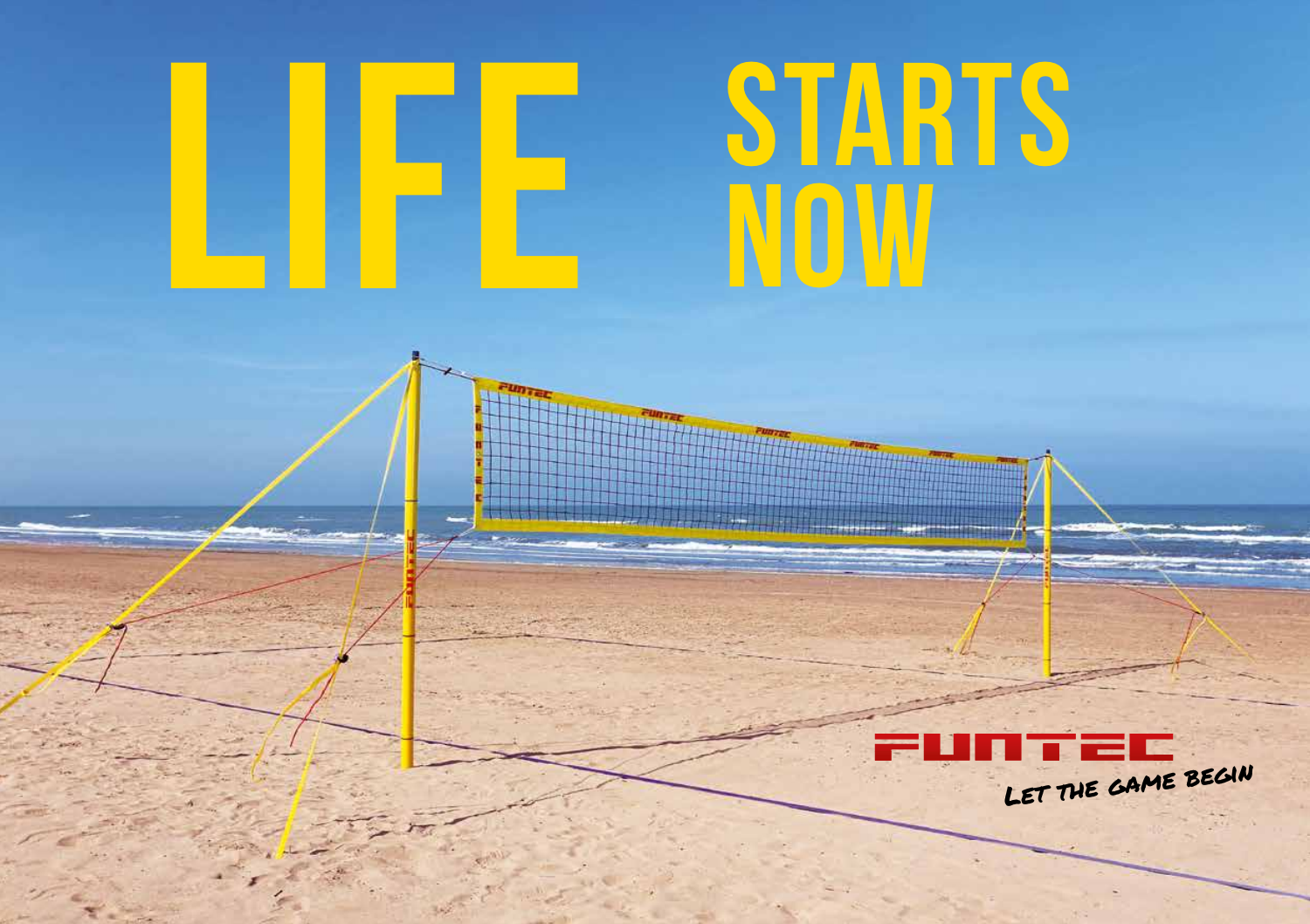

#### **FUNTEC Sports GmbH**

Loehestr. 25 DE - 53773 Hennef Germany

Tel: +49 2242 3231 service@funtec.de www.funtec.de

# setup manual



Each post is assembled from three pieces. The section with the FUNTEC sticker is the middle piece. The bottom section consists of a larger and smaller section. You can remove the short section of the post if required to reduce the net height to the recommended ladies height.

Assemble the two parts of the yellow straps as shown. Make sure the loops are positioned at the ends of the belt and not near the metal clip lock. Place the small loops of the straps under the disks of the sand anchors.

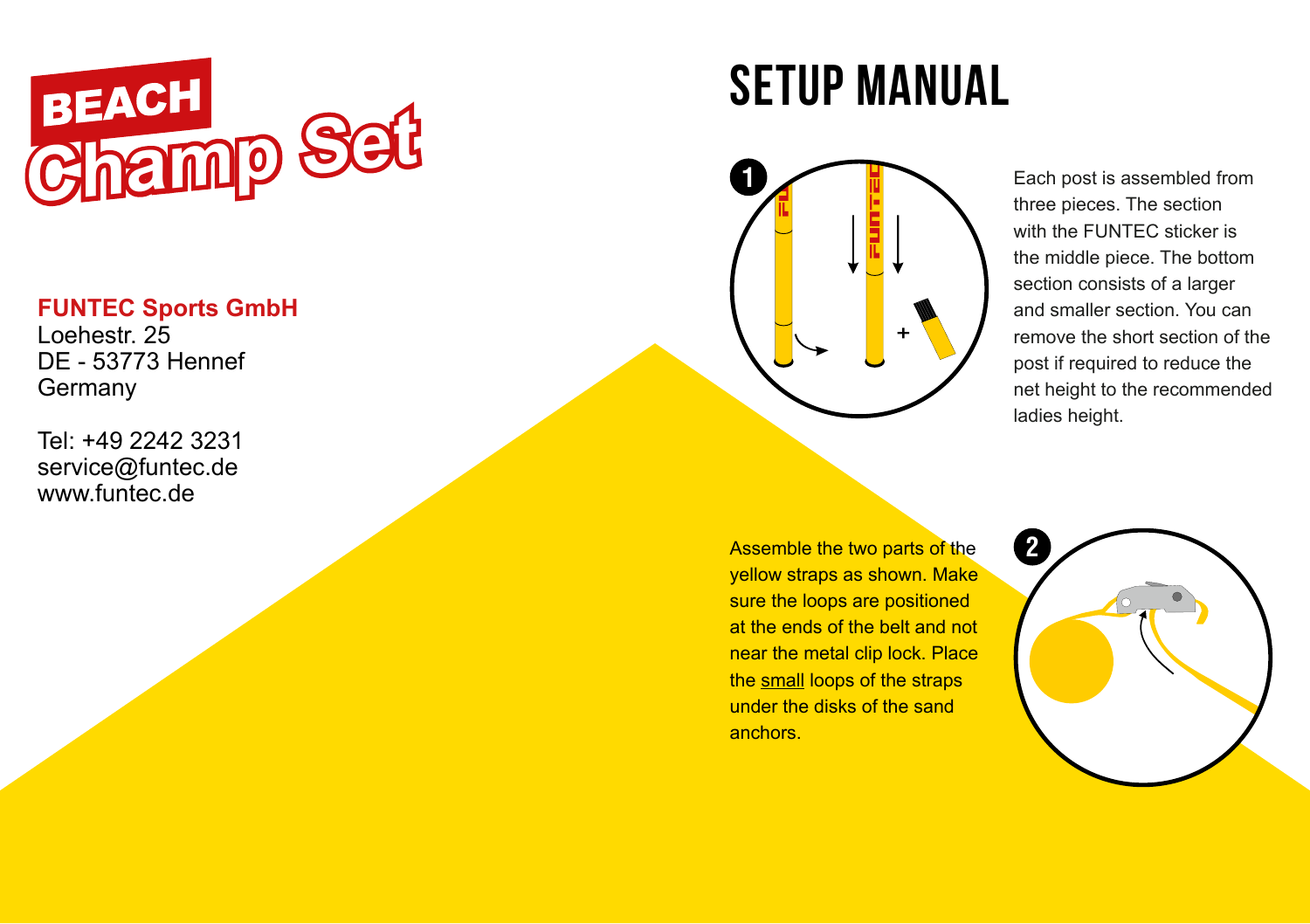

To obtain the ideal position for the sand anchors, unfold the net completely (1). The loops at the ends of the top cable mark the places for the posts **2** . Drive the anchors into the ground at a distance of approx. 3 m from the post position **3** to form an approx. 45° angle. Also refer to figure no. 8 to get an overview of the correct placement of posts and anchors.



Put the larger loops at the other end of the straps over the top end of the posts and put the posts up sloping inwards. Then put the cable loops attached to the top ends of the net over the top of the posts as well.

Use two anchors per post. Make sure to knock the anchors into the ground at a slight angle away from the posts to aid tensioning, ideally using a rubber mallet.



Elastic net centring: Connect the black elastic cords to the top of the post and then to the red net cords at the top corners of the net as shown. The tension of the bungees will keep the net centred between the poles later.

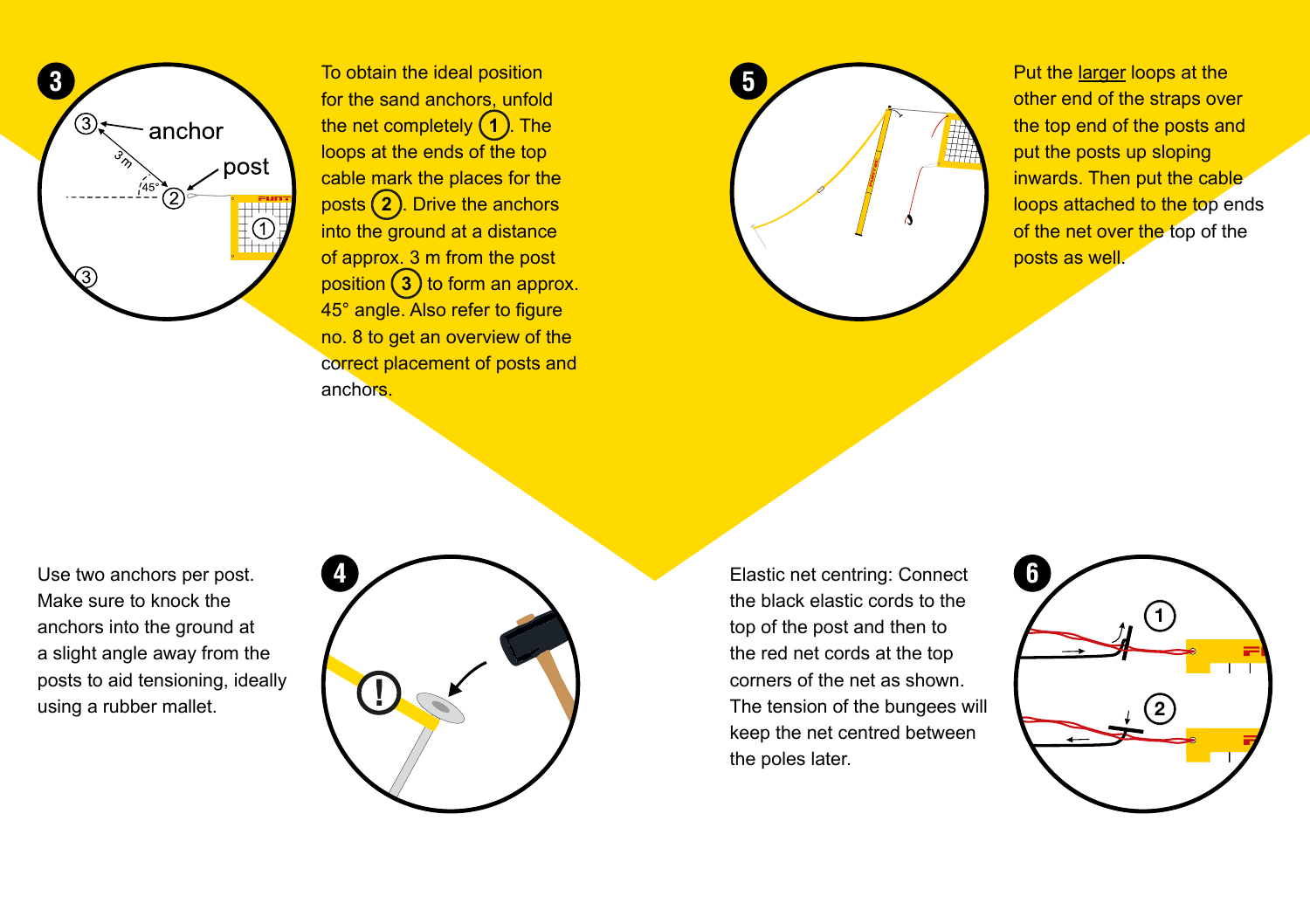

Tighten the yellow straps and adjust the position of the post as necessary to get the posts upright. The net should now align midway between the poles automatically. Adjust the lower red ropes to length at the black hook end and attach them to the metal clip locks on the yellow tension straps.

**8**

### Tips

- Wipe the sand off the posts before storing them.
- Store all anchors together in one single pole section so they cannot drop out inside the bag.

## **RECOMMENDATION**

We recommend the Beach Basic courtline with 50 mm wide black strapping as suitable for this portable Beachvolleyball set.



The net tension and net height can be altered to achieve the perfect net by adjusting the tension of the red ropes at the bottom corners of the net